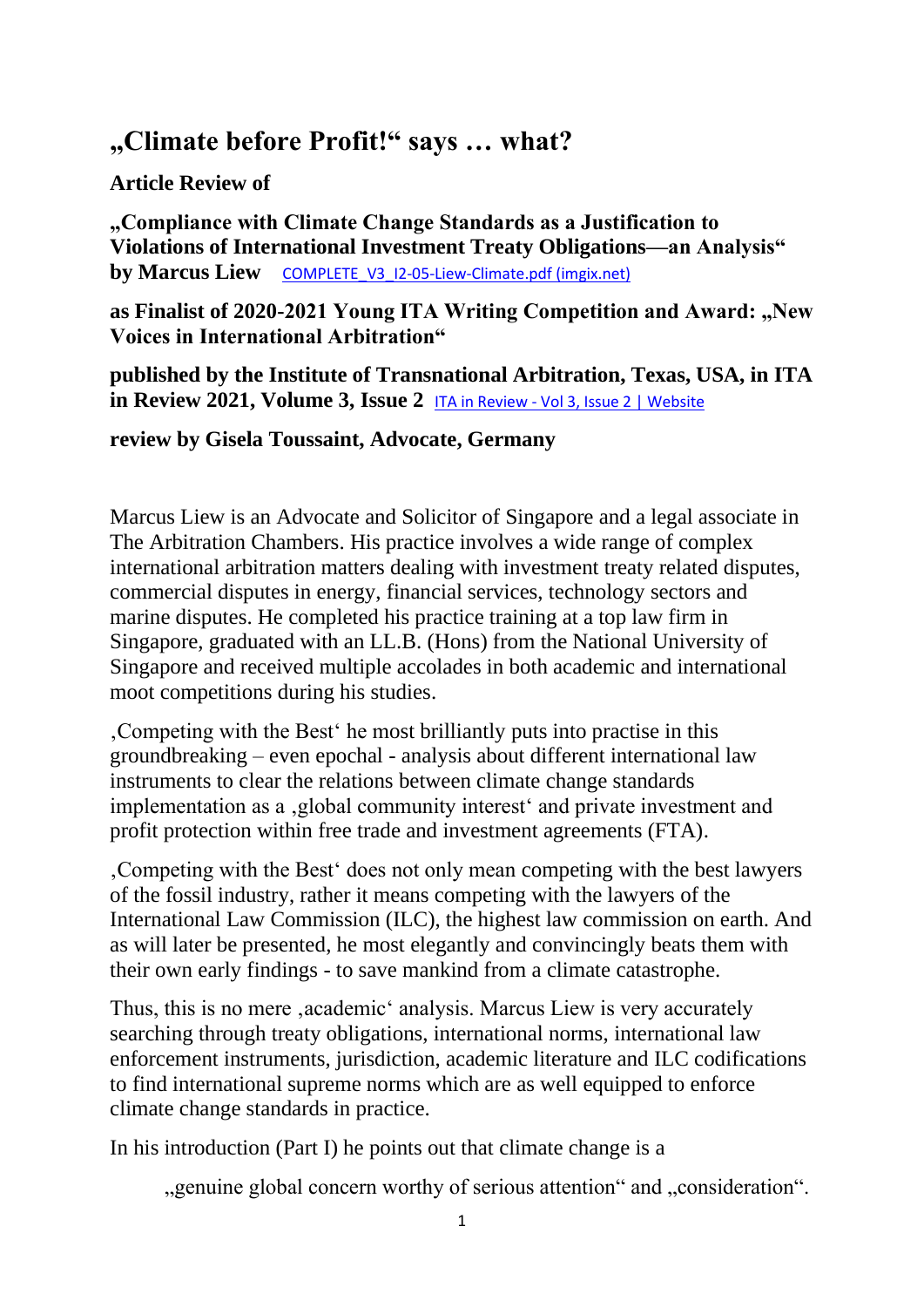"With the increase in global warming comes, severe, pervasive and irreversable impacts for people and ecosystem'".

But up to now states, as the international investment regime have just ..lukewarm" responded.

His thesis for a solution and an urgently needed much more adeqaute performance to avoid climate change is

"Providing states with climate change standards as a justification to violations of investment treaty obligations might provide the catalyst for change".

His starting thesis seems to regard the investment treaty as the solid base to be served in the interest of the investors, while climate change measures by states, an example being canceling fossil production permissions, are seen as (exceptional) violations of the treaty, needing a legal legitimation or justification.

Marcus Liew's paper then proceeds as follows: Part II begins with presenting climate change as a global community interest. Part III reviews the status of climate change recognition in international investment jurisprudence. Part IV concludes by discussing the implication of the jurisprudence and potential avenues for climate change standards to operate as a justification to the violation of international investment treaty obligations.

In Part II Marcus Liew focuses on international law standards to fight climate change as a

'global community interest',

as there are the United Nations Framework Convention on Climate Change (UNFCCC), the Kyoto Protocol and the Paris Agreement. He discusses their relevance for mankind in relation to investment protection interests. He proceeds by stating:

"Indeed, climate change considerations should precede investment protection as an important value of the international community in the hierarchy of international norms. Such community values ascribe precedence in international law as reflected by the notion of *jus cogens* in international law."

Here he has skipped from , global community interest to the official international law notion of , jus cogens' - whithout having introduced it already. The proof of the climate change standards being a , jus cogens', which is the center part of this whole analysis, will be presented in Part IV.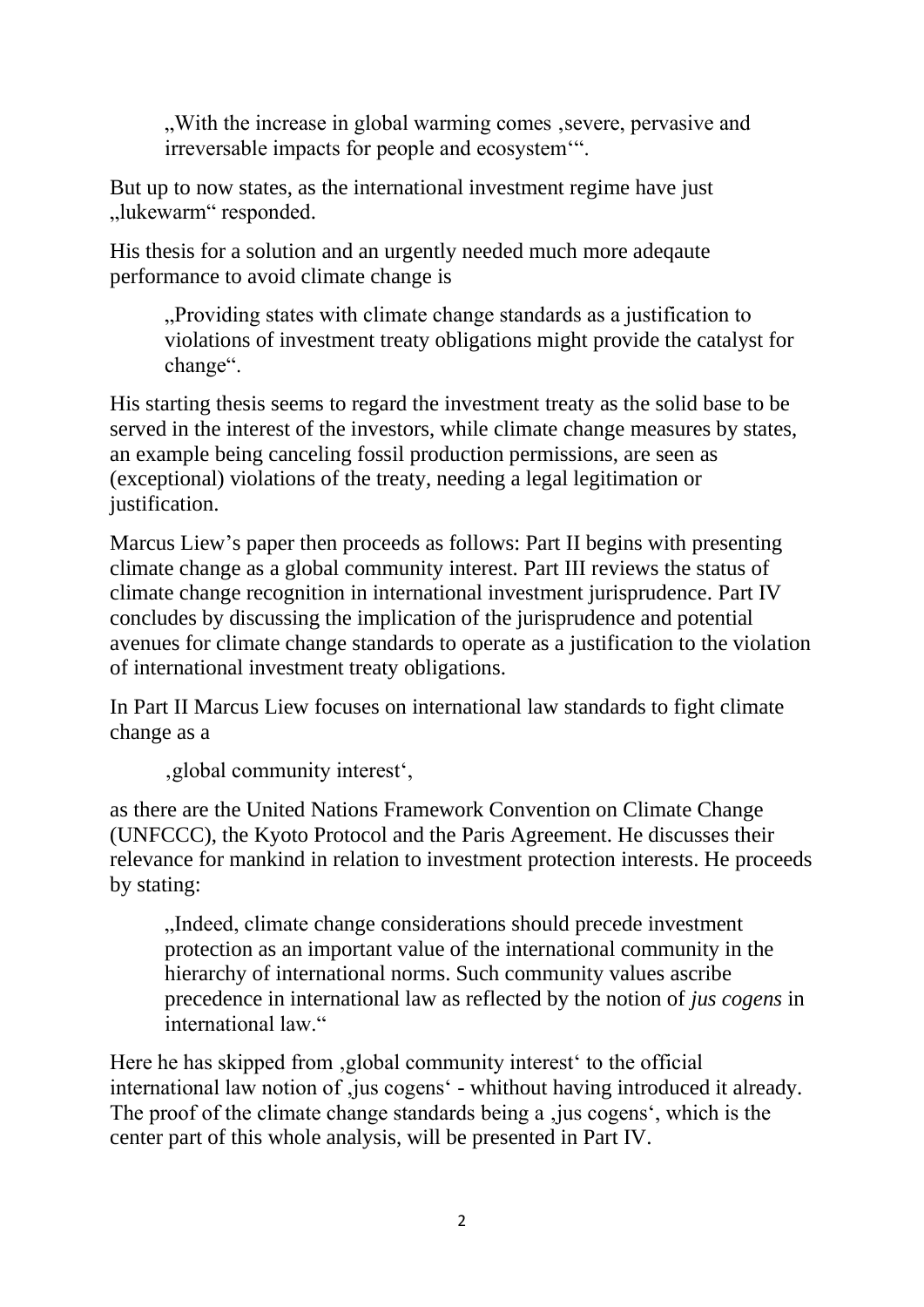This may be a hint that within his work on the analysis he himself advanced to a higher understanding that climate change standards are not only an exceptional justification but a clear, vast and even institutional precedence against investment protection obligations. It is clear that he aims to inform the reader from the beginning about this , jus cogens' notion as well as his own advanced point of view:

"Given the imperative and urgent necessities to humanity and the international community presented by climate change, this paper advances the notion that confronting climate change should take precedence over investment protection."

In Part III he gives an overview to the past jurisdiction and presents an accurate and comprehensive picture of the development of climate change recognition within international investment jurisprudence, from ignoring to slight recognition. Here Marcus Liew shows his deep knowledge and experience of the matter as well as his secure overview over the worldwide court decisions and their implications.

In Part IV he finally offers the way forward, on the basis of a profound and detailed analysis about the different cases and potential international law avenues for climate change standards to operate as justifications.

Here he again starts by pointing out

.... that climate change presents such a human catastrophe that it must be given greater prominence than investment protection which serves only immediate interests of foreign investors."

And furthermore stresses:

..., However, more needs to be done to establish climate change as preceding investment protection by, at its highest, making it an independent factor that must be elevated in the hierarchy of precedence of norms to the highest position displacing investment protection as a value by far."

In practise of the investment regime the climate change standards often are only found in the preamble of an investment treaty (FIPA), as "promotion of sustanable development" (Japan Swizzerland FTA) or as a "recalling the UNFCCC" (Energy Charter Treaty), which is

 $n_{ij}$  inadequate  $\dots$  to form an independent justification for violating the treaty."

The Singapore-Indonesia BIT, affirms the party's right to regulate environmental concerns".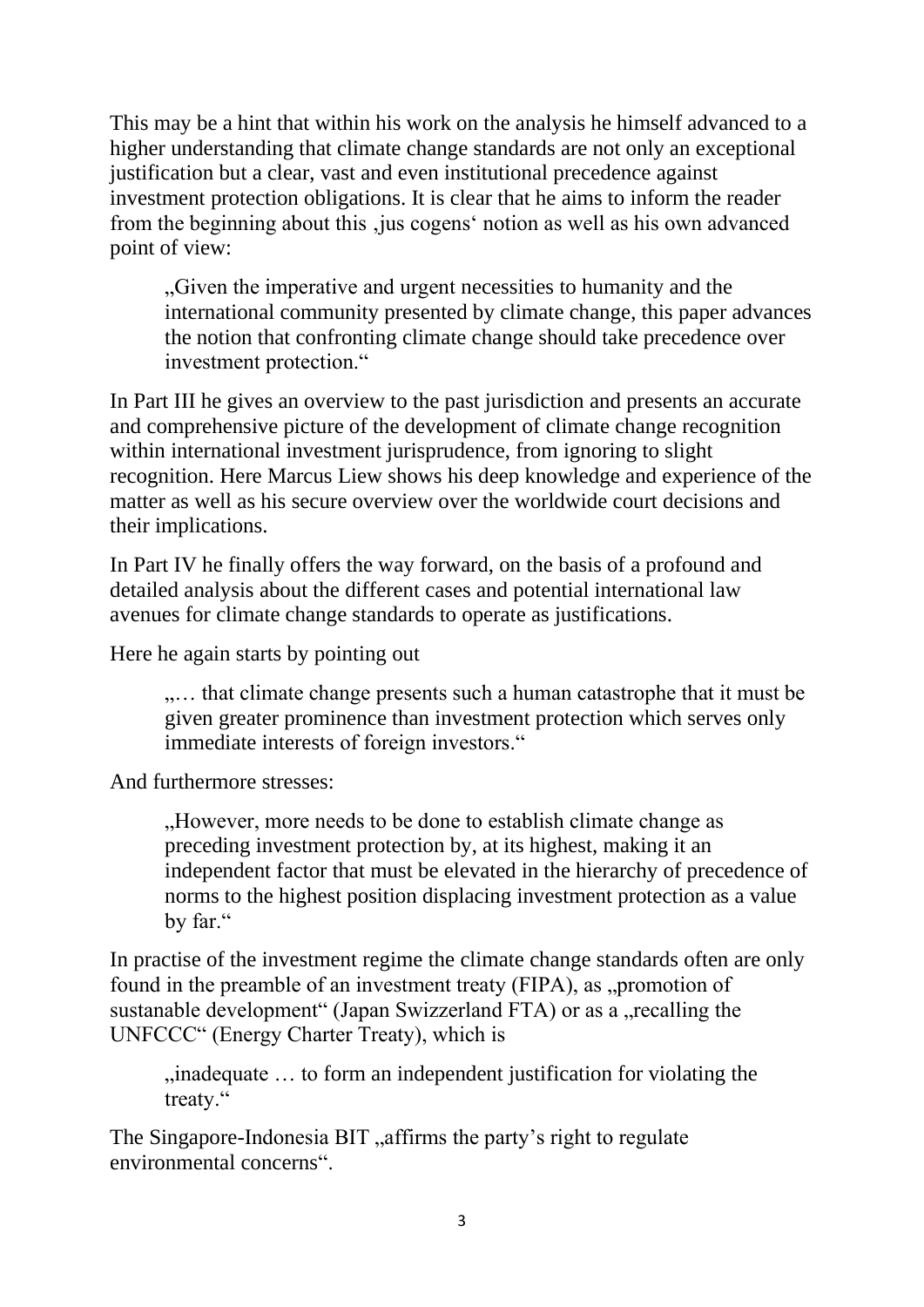The Pan-African Investment Code provides an entire article (Art. 37), which mandates not only states but also

", investors to comply with environmental legislation and to , performe", their activities, protect the environment and where such activities cause damages tot he environment, take reasonable steps to restore it as far as possible'".

The Morocco-Nigeria BIT acknowledges climate protection measures of states in a similar way, as well as investors obligations to adhere to environmental legislation. Separately, Art. 44 even

"establishes a Joint Committee to monitor the implementation and execution of the BIT".

In all these cases,

"climate change would have to appear as an exception in an international agreement, … modeled after Art. XX of the General Agreements on Tariffs and Trade (GATT), which would place climate change as an exception ..."

Here the analysis could have gone much further. It is exactly the wrong role model of Art. XX GATT, which fixes climate change protective measures in more or less all investment treaties just as exceptions (exceptional justifications for opposing and rejecting codificated rights of investors) and not as the new dominant standard rule of world economy and trade agreements as it is urgently needed for the "transformation of world economy" and for the survival of mankind.

The analysis continues to ask which public international law principles deal with conflicting international rules. Here he examines the , jus cogens', defined in Art. 53 Vienna Convention on the Law of Treaties (VCLT), and - in its absence - the right to life, protected by the UN-Charta.

So are the climate change protection notions of UNFCCC, Kyoto Protocol and Paris Agreement, jus cogens' norms?

He argues

...It is a trite rule that *jus cogen* norms prevail over all other rules of international law if inconsistent",

but only mentions the much stronger effect of, jus cogens' norms on inconsistent other rules, their invalidation, in the footnote and does not further discuss it. This may be because, prevailing' already offers the justification needed in this analysis.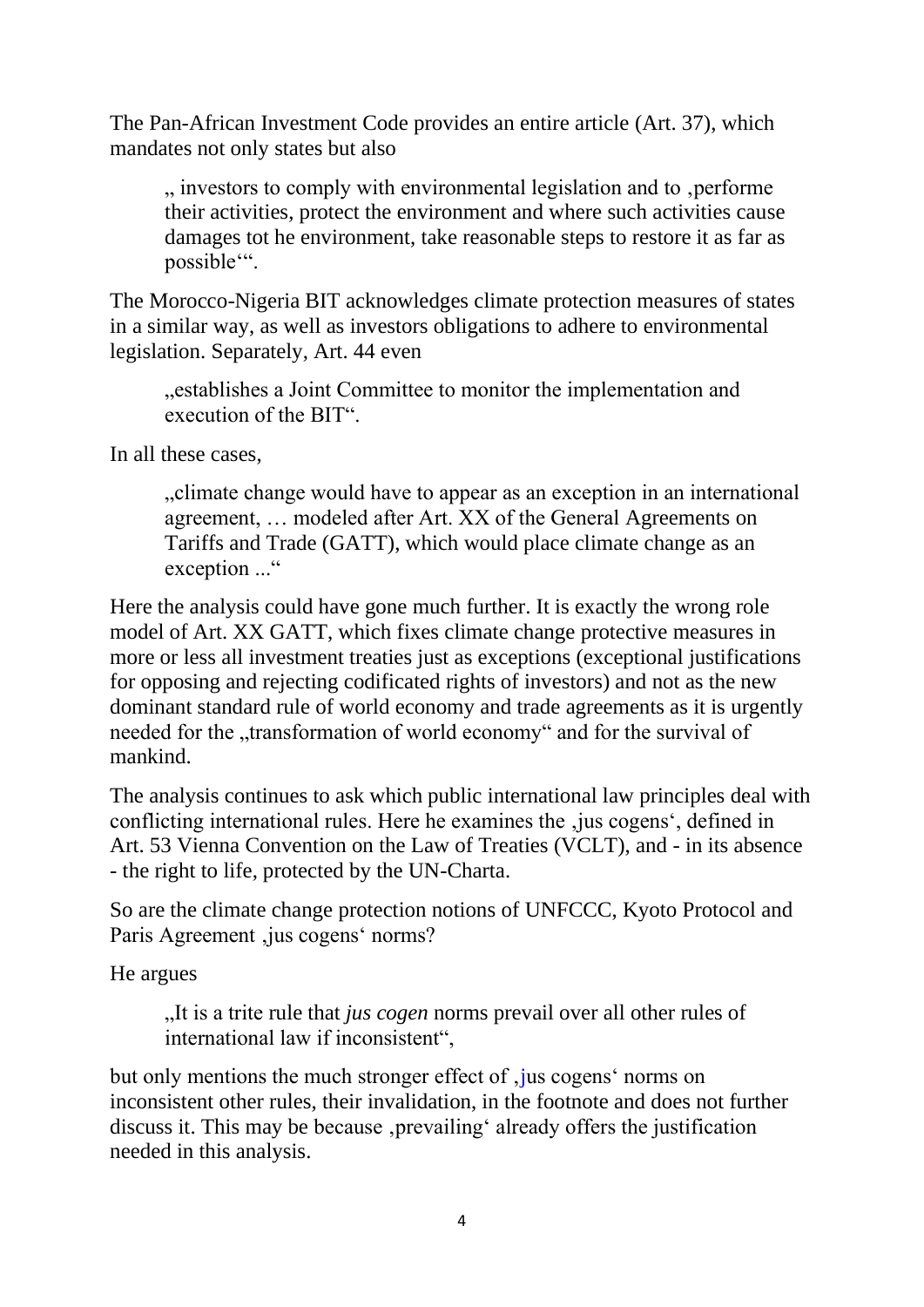"However, beyond the minimum accepted core of , jus cogens' as prohibition of genocide, aggression and slavery, there is no clear consensus on which norms qualify as , jus cogens'.

So to examine whether international environmental protection norms are also a 'jus cogens' he uses its 4 characteristics, posited by Dr. Eva Kornicker Uhlmann in her essential work, State Community Interests, Jus Cogens and Protection of the Global Environment' already in 1998:

- 1. The object and purpose of the norm must be the protection of a state community interest.
- 2. The norm must have a foundation in morality.
- 3. The norm must be of an absolute nature.
- 4. The vast majority of states must agree to the peremptory nature of the international norm.

While the characteristics 1, 2 and 4 can be affirmed without any doubts, a most convincing proof from the highest level can also be presented for characteristic 3.

But as he will be well informed about the ILC's massive attempts since 2014 to

- impede the applicability of any , jus cogens' by "helpful" , conclusions on jus cogens', though sharply rejected by many states, even

- impede to call the International Court of Justice for conflict decision,

- refuse the acknowledgement of environmental protection as , jus cogens', and the Paris Agreement as , new jus cogens'

- further manifest this by, draft guidelines on the protection of the atmosphere'

he most elegantly reports about and quotes the ILC's most positive fundamental findings in its 22. Session on State Responsibility in 1970:

"Third, the most convincing indication that the general norm of prohibiting environmental damage that implicates the international community is of an absolute character is encapsulated in the ILC Draft Articles on State Responsibility.

The Commission categorised "a serious breach of an international obligation of essential importance for the safeguarding and preservation of the human environment, such as those prohibiting massive pollution of the atmosphere" as an international crime.

Despite the unclear relationship between international crimes and *jus cogens*, it is widely recognised that "an obligation whose breach is considered an international crime will usually be of a peremptory character."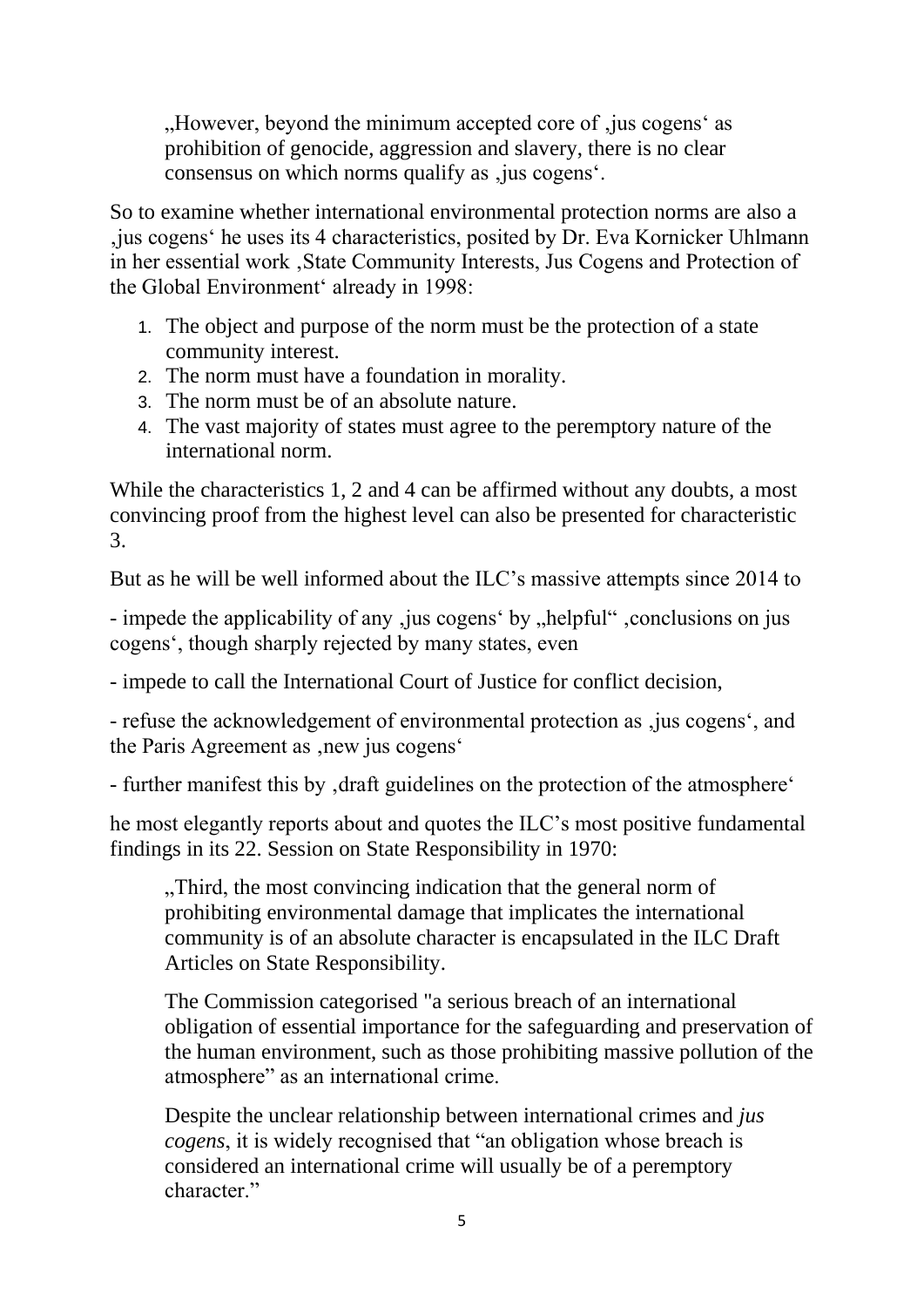Furthermore, climate change and the preservation of biological diversity has been declared as common concerns of mankind."

It is quite honorable that Marcus Liew does not mention and even not go into detail about the currant absolute disastrous international law violating attempts of the ILC to prevent the Paris Agreement (as well as the protection of the environment, Human Rights and UN-Charta) to be recognized as , jus cogens'.

But as the ILC has stated in 1970 that a massive pollution of the atmosphere is an international crime and so the duty to protect the atmosphere is a , jus cogens', their work today should have been to point out and fix, that

- the Paris Agreement is a , new ius cogens' and
- the duty to comply this , new ius cogens' is oblidged to members of governments as well as leaders of industry and finance and even everybody on earth,
- Art. 15 Paris Agreement is invalid as it prohibits any penalty in case of massive non compliance of states with the duties of the Paris Agreement, as further massive polluting the atmosphere
- massive non-compliance with the Paris Agreement is an international crime as genocide, crime against humanity and ecocide
- offenders of these crimes can be members of governments as well as leaders of industry and finance, as , ius cogens' norms are in legal force for all and on every legal level.

But the ILC has done exactly the opposite, again fixing the prohibition of any penalties against states which greatly pollute the atmosphere through the , draft guidelines on the protection of the atmosphere' in 2021.

Marcus Liew has evidently tried to offer the ILC a way out by paying it the highest honour to have already in 1970 made the planetary crucial statement to empower environmental and atmospheric protection as , jus cogens' and to name and shame its massive non-compliance as an international crime.

This may have been to help them find their way back to serve mankind and to support – not prevent – the survival of humanity on earth.

After all it is his unique success to, as the academic expert he is, have defined and acknowledged the Paris Agreement as a , jus cogens' for the public.

His expertise is the start for many more academic studies as well as most practical implementations of his fundamental findings on all legal and economic levels.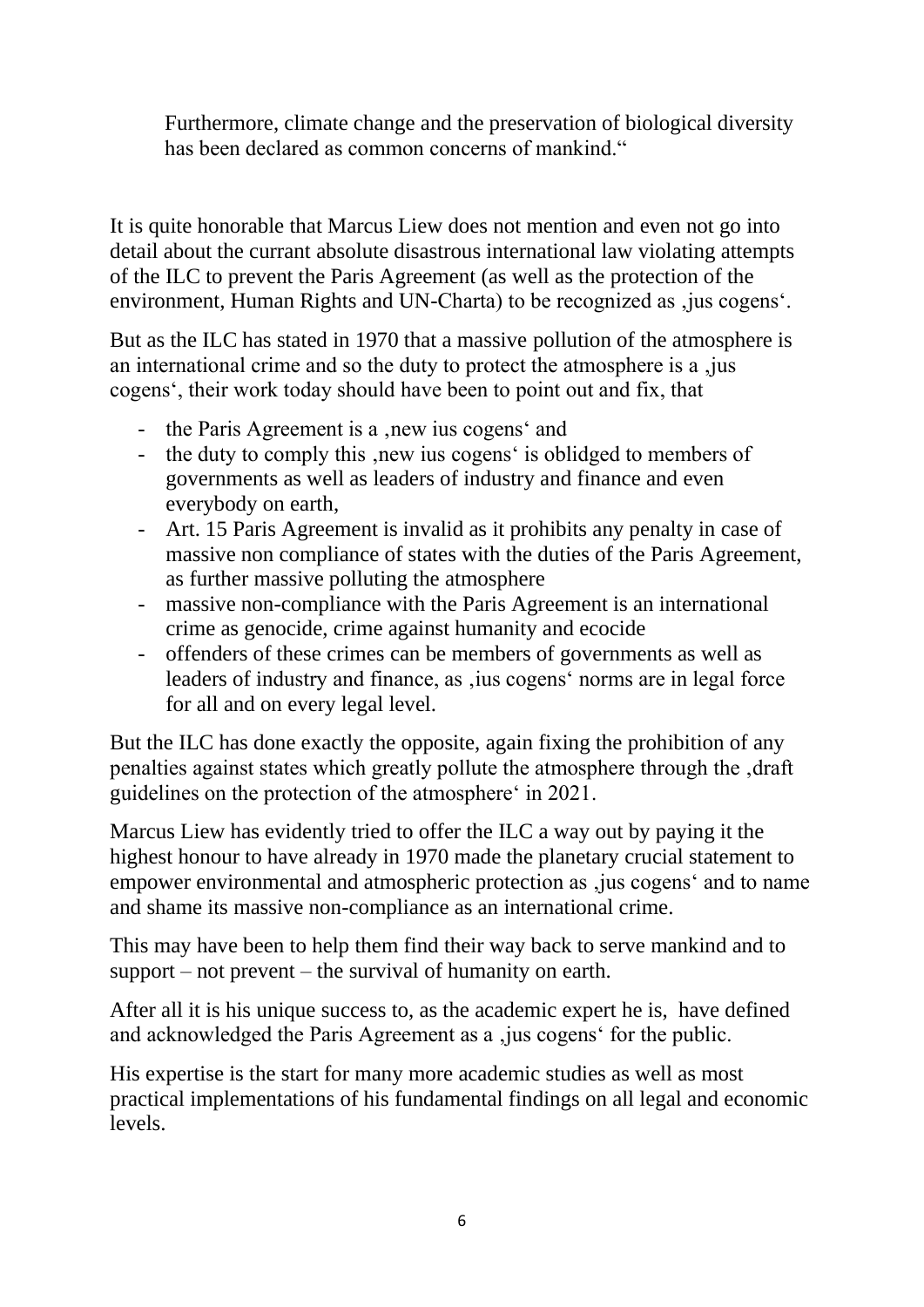Marcus Liew closes his brilliant and epochal analysis with last but as well ground-shaking findings concerning the investors non-existing rights of compensation:

"For example, in *Methanex*, the tribunal found that environmental regulations had been foreseeable by the investor. Hence, it is submitted that the investor, being aware of the possibility of the state taking action to reduce harmful environmental impacts and enforcing measures necessary to protect the climate, cannot allege that it had legitimate expectations that the state would not interfere in such a way with its investment. Rather, the regulatory measures by the state would come as no surprise to the claimant and as a result, no legitimate expectations can arise."

As if this were not defining enough for the fossil industry, Marcus Liew even starts to discuss the legal possibility of counterclaims of states against the fossil industry:

"Given the advent of *Burlington* and *Urbaser*, tribunals seem more willing to find that investors are obligated to adhere to certain norms or standards at international law or encapsulated in the domestic framework. Both tribunals stated that the investors were liable for environmental harm under the domestic framework designed to fulfil a state's obligation to comply with its international treaty obligations."

. Essentially, both tribunals found the investors liable for their failure to comply with international standards, even though it was not explicitly stated."

Rarely has anyone advocated so excellently and brilliantly for the universal demand of ,climate before profit' as Marcus Liew has.

And as his article did not disappear in the drawer but has been closely examined, awarded as finalist and published by the ITA, his clear, courageous analysis and findings to tackle the climate catastrophe by two most effective international law enforcement mechanism are officially supported even by parts of the international arbitration industry.

As dispite all urgent appeals of UN-Secretary General António Guterres to most immediately fullfill and implement the Paris Agreement on all legal levels and in all economic areas, the governments reactions are still poor while CO2 emmissions, fossil production and prosperous arbitration cases of the fossil industry for compansation against climate protection measures of states are skyrocketting.

The Paris Agreement - and so as well the survival of humanity  $-$  is about to irreversibly fail!